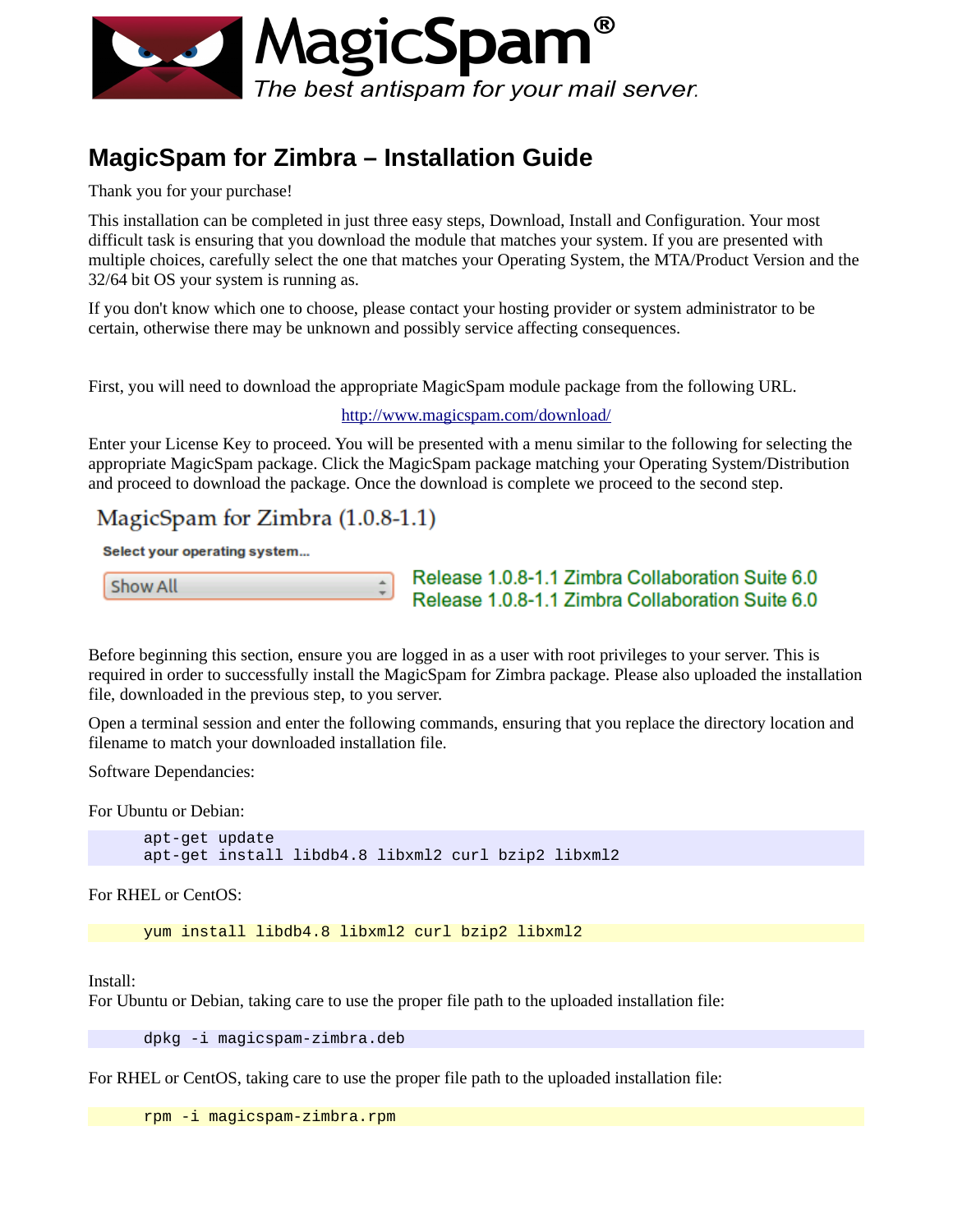

This will begin the installation process.

During installation you may see the Cron daemon be restarted or several messages involving the creation of files and this is expected behavior. Allow a few moments for the install to complete. Once the installation has completed you will be returned to the command prompt and greeted with a message similar to the following:

> .================================= Installation complete! Your next step is to point a web browser to: https://:6244 to configure and enable! Be sure to check out the online forums (http://forums.wizard.ca) Enjoy!

Installation is now complete and we can proceed to the third step.

Open up your Internet browser to your server IP address, at port 6244. (*https://<serverip>:6244)*

At this stage MagicSpam for Zimbra will ask you to set an admin password. After you type and confirm your password click on save.

| <b>MagicSpam</b> <sup>®</sup><br>(Disabled)                                                               |                                                                                                                                                |
|-----------------------------------------------------------------------------------------------------------|------------------------------------------------------------------------------------------------------------------------------------------------|
| <b>Welcome to MagicSpam!</b>                                                                              |                                                                                                                                                |
| Before we get started, you will need to set a new password for use with the MagicSpam Management Console. |                                                                                                                                                |
| Once the password is set, you can log in as user admin with your new password                             |                                                                                                                                                |
| MagicSpam from                                                                                            | For added security, it is advised that you ensure access to port 6244 on this server be restricted to Just those IPs you will be administering |
| New Password                                                                                              |                                                                                                                                                |
| <b>Confirm Password</b>                                                                                   |                                                                                                                                                |
|                                                                                                           | Save                                                                                                                                           |
|                                                                                                           | Copyright© 2014 LinuxMagic® Inc., All Rights Reserved.                                                                                         |